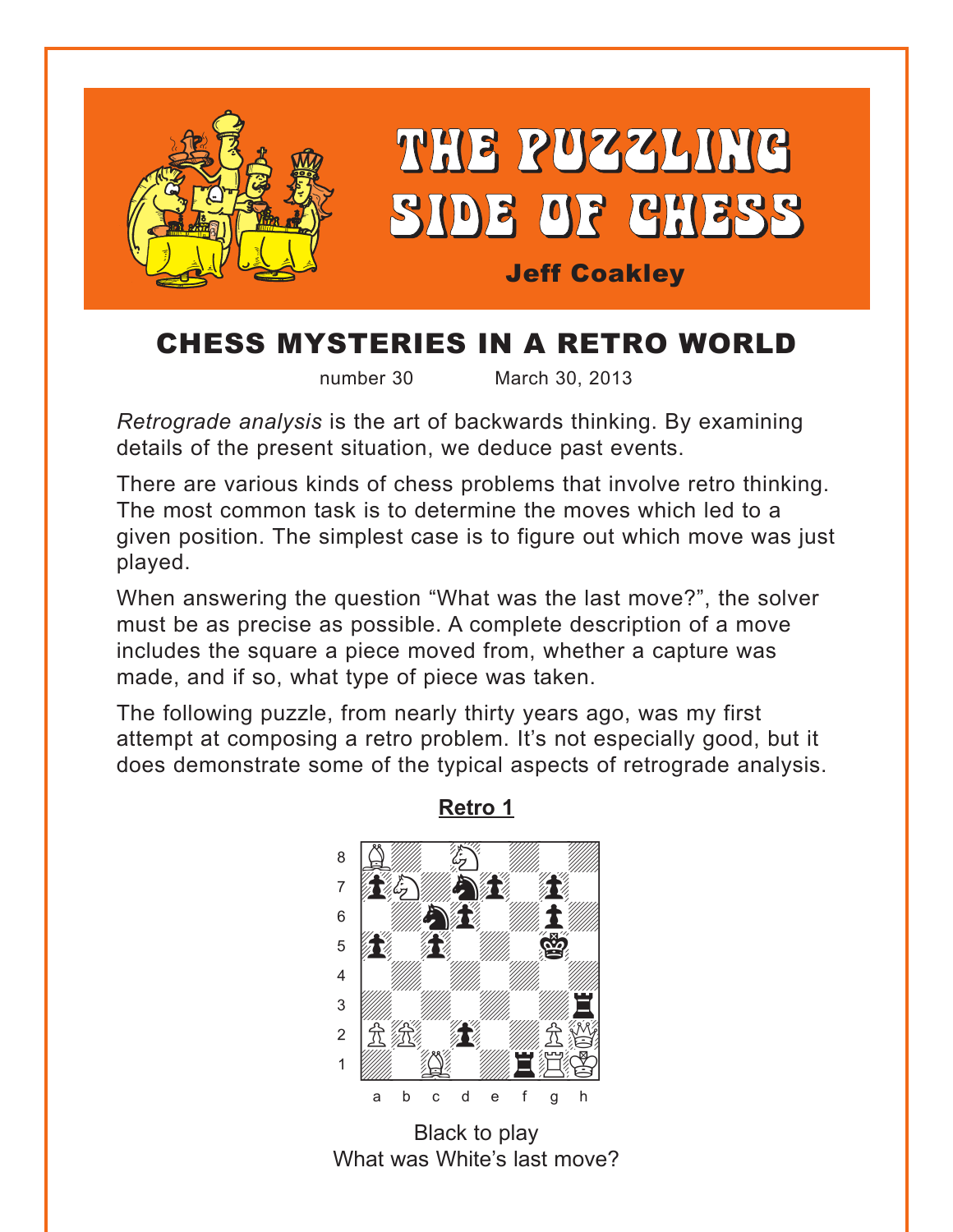<span id="page-1-0"></span>Solutions are given in long algebraic notation (departure and destination squares). When possible, if there was a capture, the type of piece taken is also indicated (in parentheses).

Assume that the puzzle positions are legal, even if the piece placement is strange. A chess position is legal if it could be reached in a game played with normal rules. Strategy is not a requirement.

For other types of retro problems, see the archives: column 21 (puzzle 8, mate in 2), column 26 (illegal positions), column 29 (proof games).



Like many people, my introduction to retrograde analysis came from two books by Raymond Smullyan, an American chess composer and professor of mathematical logic, born in New York in 1919. The next puzzle was on the cover of *The Chess Mysteries of Sherlock Holmes* (1979).

**[Retro 2](#page-7-0)**

where  $\frac{m}{2}$  we have the set of  $\frac{m}{2}$  $\sim$  6  $^{\circ}$  10  $^{\circ}$  10  $^{\circ}$  10  $^{\circ}$  10  $^{\circ}$  10  $^{\circ}$  10  $^{\circ}$ àdwdwdwdw]  $\begin{bmatrix} 6 & 1 \end{bmatrix}$  with  $\begin{bmatrix} 1 & 1 \end{bmatrix}$  with  $\begin{bmatrix} 1 & 1 \end{bmatrix}$  $\overline{\mathcal{L}}$ 4 William William William William  $\frac{1}{\sqrt{2}}$  $\frac{1}{2}$  and  $\frac{1}{2}$  $\frac{1}{\sqrt{2}}$ a b c d e f g h

White to play What were the last two moves? (one black, one white)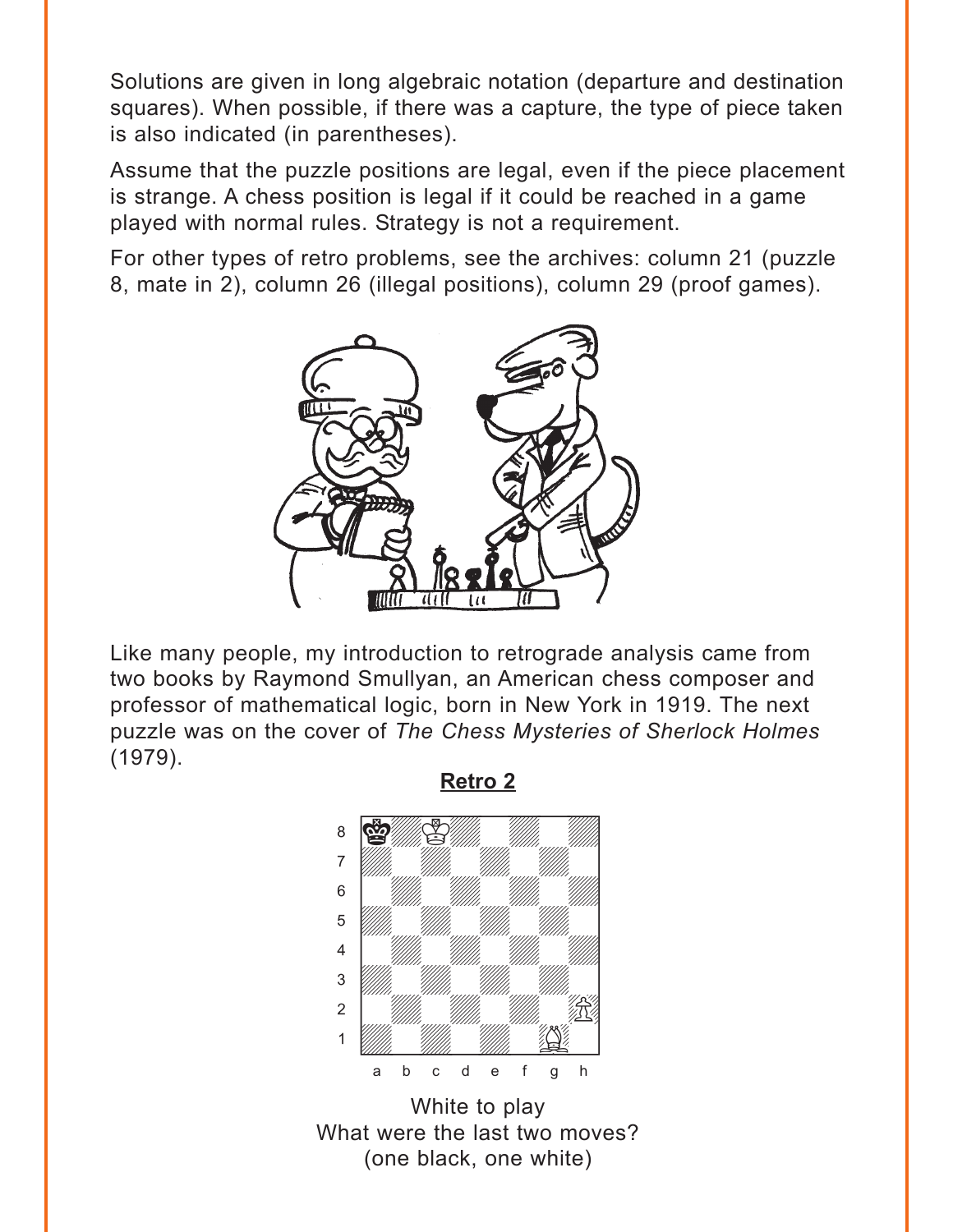<span id="page-2-0"></span>In *last move* problems, moves are counted separately for White and Black. For example, "last eight moves" would mean four turns by each side.

In the previous positions, we were told whose turn it is. But in many retro problems, figuring out who's to play is part of the puzzle.



**[Retro 3](#page-8-0)**

What were the last two moves?

Of course, determining which side just moved is easy when one of the kings is in check. The well known position below is by Danish composer Niels Høeg (1876-1951), a pioneer in the field of retrograde analysis. Can you explain the check from the bishop on a1?



**[Retro 4](#page-9-0)**

What were the last three moves?

The next three problems share a common theme. The first two are by Croatian retro expert Branko Pavlovic (1906-1980).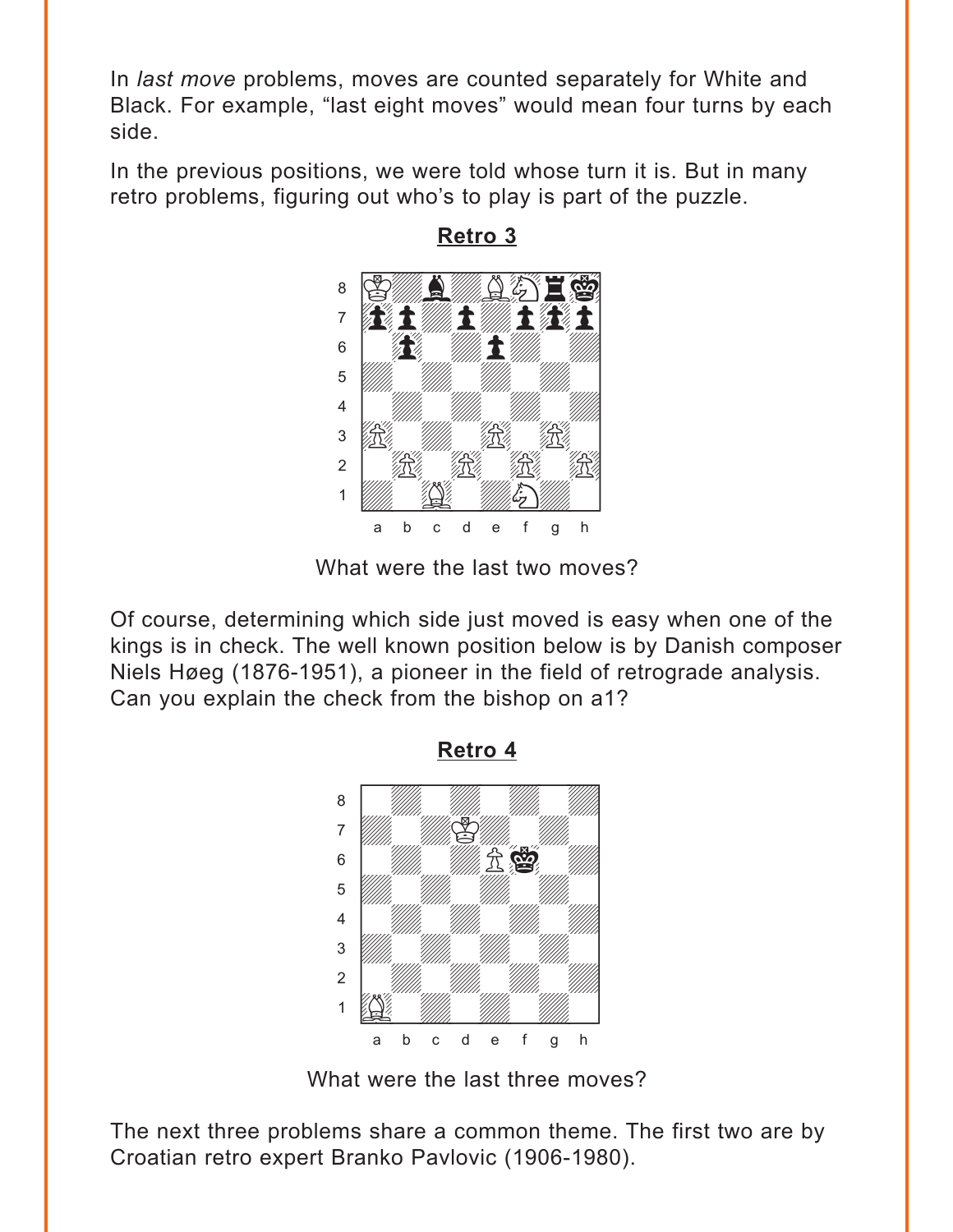<span id="page-3-0"></span>



**[Retro 6](#page-12-0)**







What were the last two moves?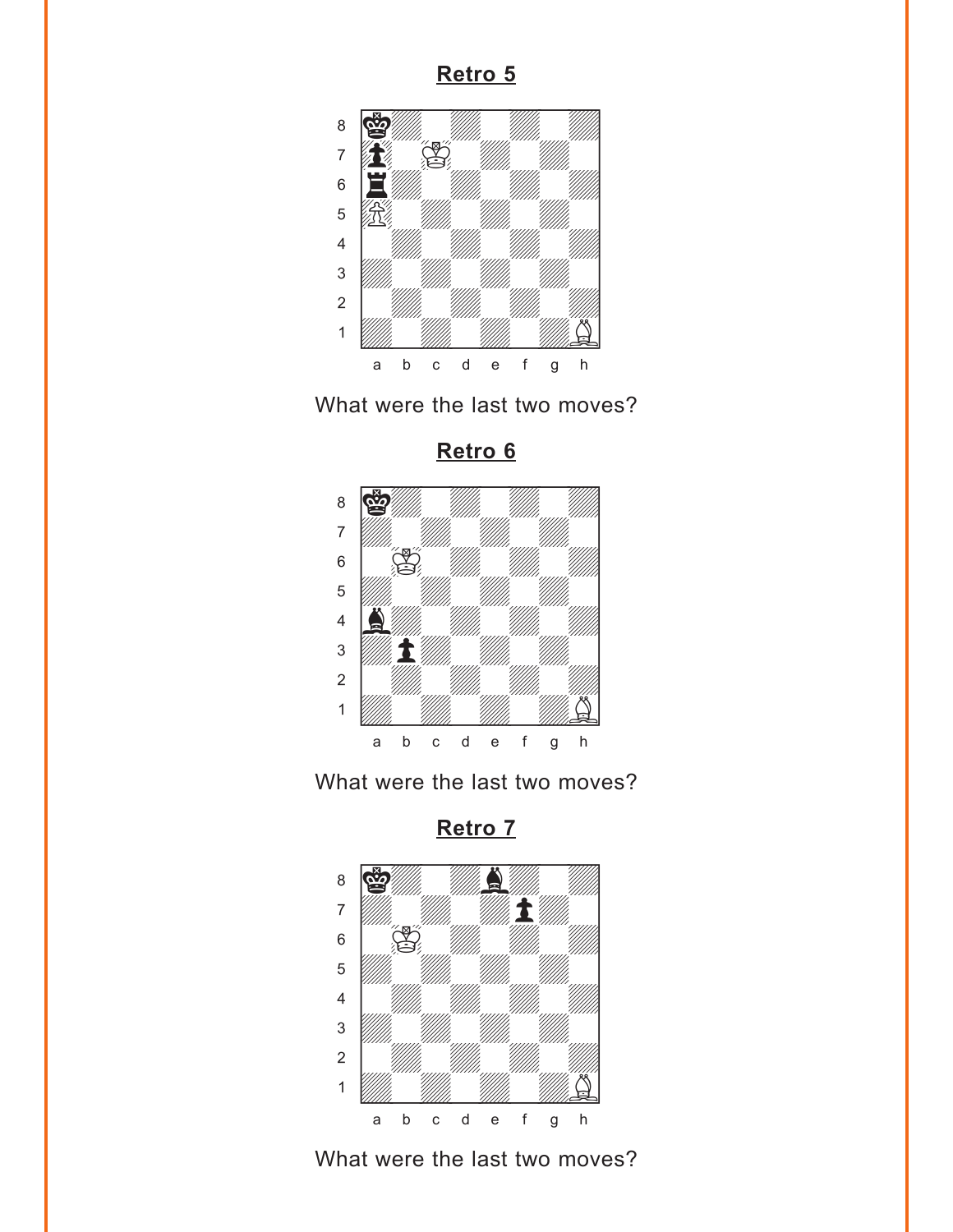<span id="page-4-0"></span>The following position is the most famous retrograde puzzle of all time. It adorns the cover of *The Chess Mysteries of the Arabian Knights* (1981), the second "chess detective" book by Raymond Smullyan.

The problem is often shown with the white king already on the board, but it is given here as originally presented by Professor Smullyan.



**[Retro 8](#page-14-0)**

The white king has made himself invisible! Where is he? What were the last three moves?

In other words, place the white king on the board so that the position is legal, and determine the last three moves.



Raymond Smullyan *circa 1980*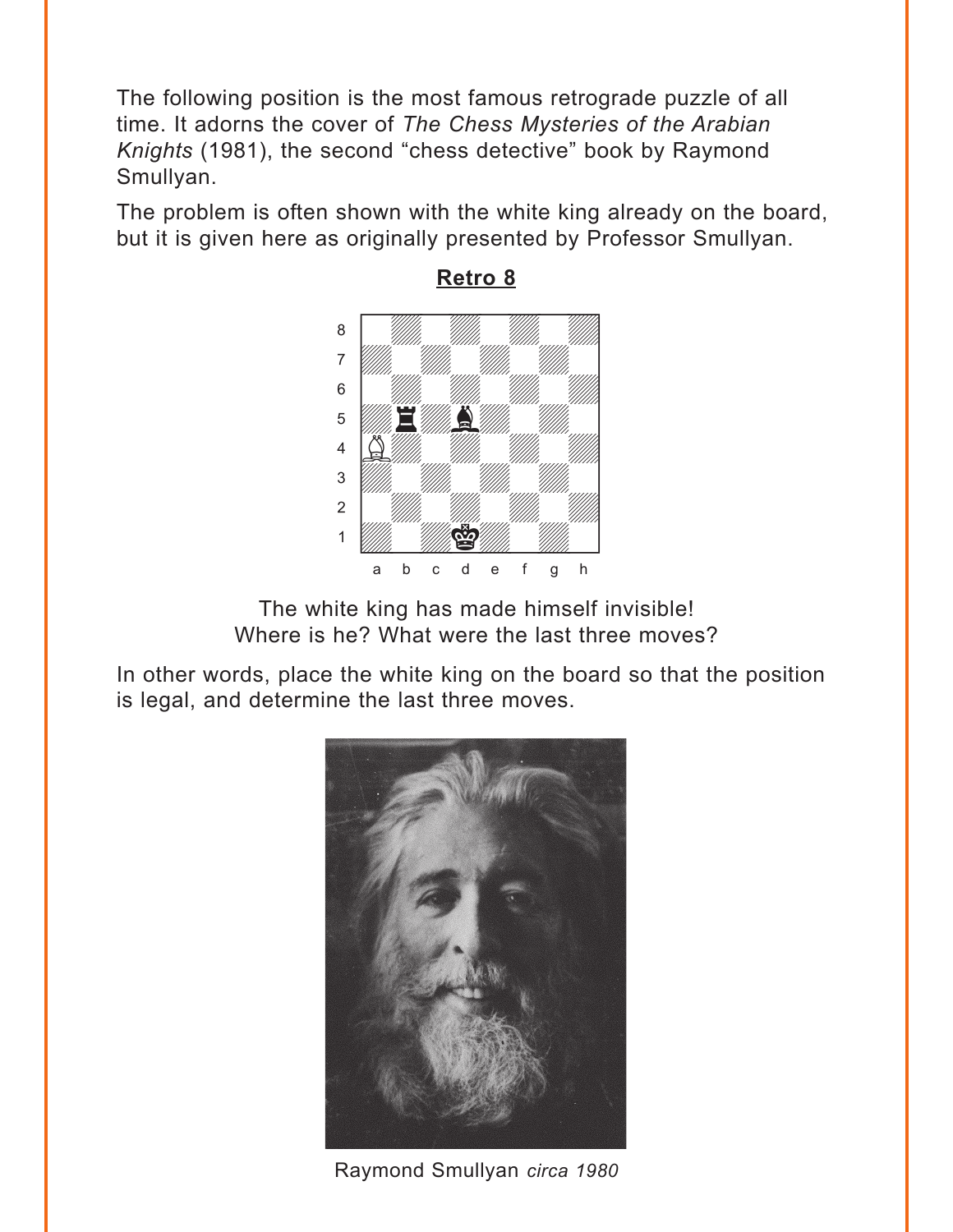<span id="page-5-0"></span>Now that you're established as an experienced chess detective, we have one more tough case to challenge your deductive skills. It's the "Mystery of the Mirrored Image." Good luck.



**[Retro 9](#page-15-0)**

What were the last eight moves?

Before we get to the solution pages, here is a short reminder about the *Chess Cafe Puzzlers Cup*. There is still plenty of time to enter the contest. We're looking for all kinds of puzzles: easy, hard, or in between. Don't be shy, give it a try!

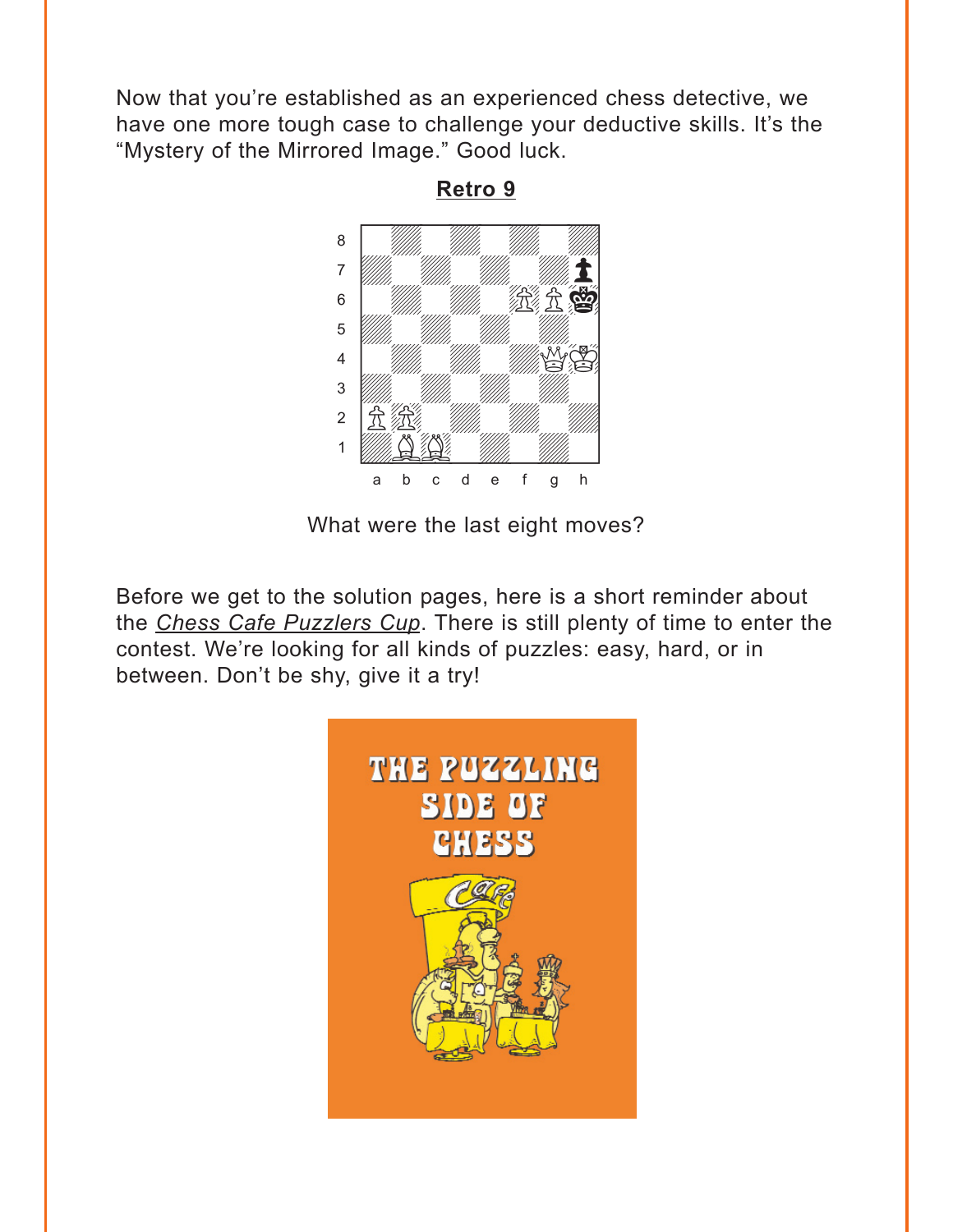# <span id="page-6-0"></span>**SOLUTIONS**

*PDF hyperlinks*. You can advance to the solution of any puzzle by clicking on the underlined title above the diagram. To return to the puzzle, click on the title above the solution diagram.

# **[Retro 1](#page-0-0)**

J. Coakley 1998 *Scholar's Mate 41* 



White's last move was with a pawn from c7, capturing the black queen on d8 and promoting to a knight.

## **1. c7xd8(Q)=N**

The three white pawns are still unmoved on the 2nd rank. The white king, rook, bishops, and knight on b7 are completely blocked. The only two pieces that might have moved last turn are the queen and the knight on d8.

The last move was not by the queen to h2 because she could only get there from e5, f4, or g3; and she would be checking the black king on those squares. *It cannot be White's turn if Black is in check*.

Similarly, the only squares the knight on d8 could come from are e6 or f7. But he would be checking the black king on those squares.

That leaves one possibility. The knight on d8 was just promoted after a capture from c7. The captured piece had to be the queen. Black is only missing two bishops and a queen. The dark-square bishop could not be on d8 (a dark square) because there are still unmoved pawns on e7 and g7.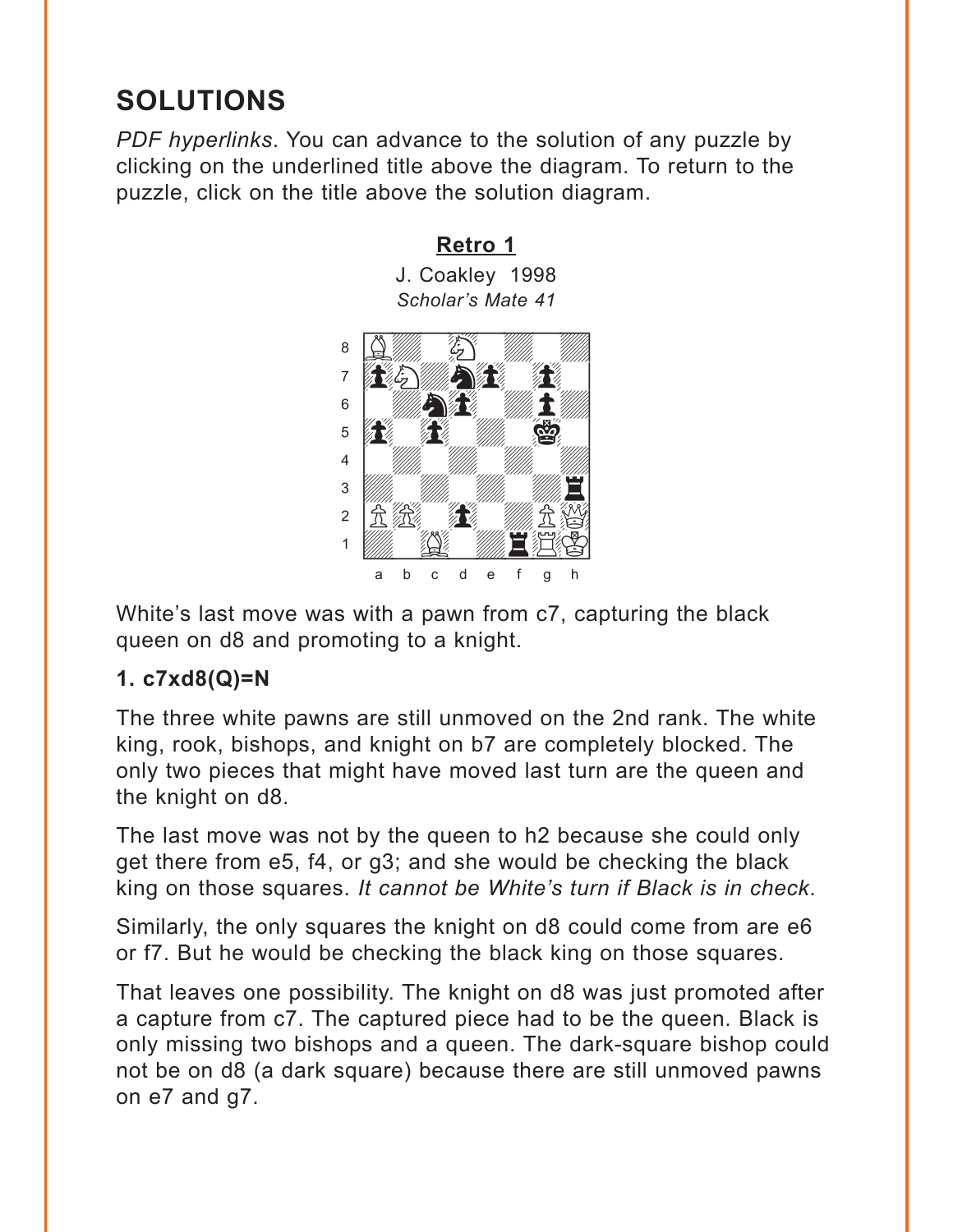<span id="page-7-0"></span>Jan Mortensen 1956 *Feenschach* Raymond Smullyan 1979 *The Chess Mysteries of Sherlock Holmes* w\_\_\_\_\_\_\_\_w



The last move was by the black king from a7, capturing a knight on a8. White's previous move was a discovered check by moving a knight from b6 to a8.

## **1. Nb6>a8 Ka7xa8(N)**

White's move to a8 may or may not have been a capture. That is indicated by the symbol **>** (instead of Nb6-a8 or Nb6xa8).

Here is the position before the two moves.



Without the knight on b6, the position would be illegal because of an impossible check from the bishop on g1. The bishop could only have moved to g1 from along the g1-a7 diagonal, where it would already be giving check.

The disappearance (capture) of a piece after it gives a discovered check is a standard trick in retro problems.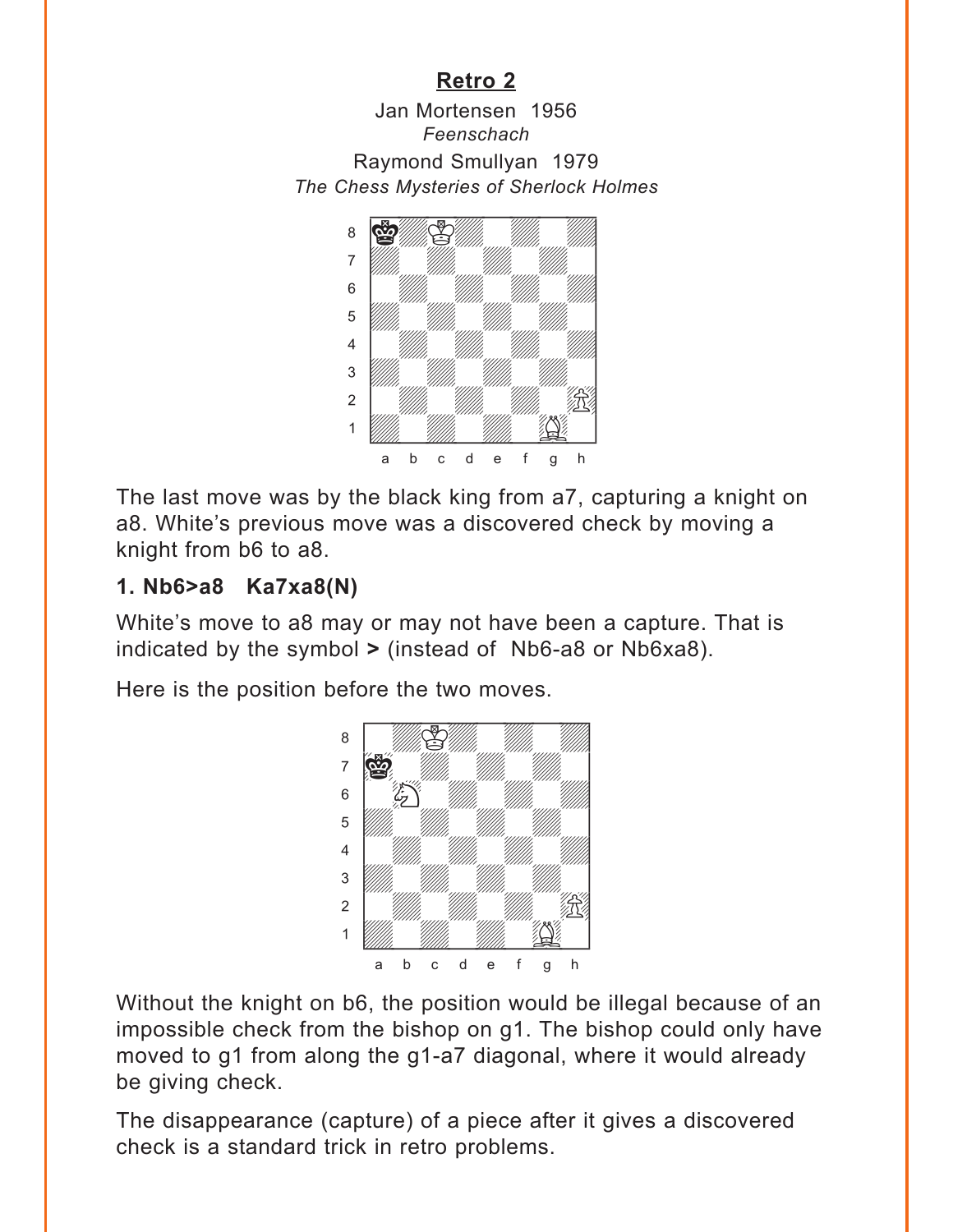<span id="page-8-0"></span>Danish composer Jan Mortensen (1932-2003) published this problem (reflected left to right) in the excellent German chess periodical *Feenschach* in 1956.

Although not published until 1979, Raymond Smullyan has written that all the problems in his chess book are original and that many were composed during the 1940s. It is unlikely that either composer was aware of the other's work.

**[Retro 3](#page-2-0)**



The last move was by the white king from b8, capturing a knight on a8. Black's previous move was with a knight from c7 to a8. Black's move was not a capture.

## **1. . . . Nc7-a8**

## **2. Kb8xa8(N)**

The position before these moves was the following.



The difficulty in this problem is seeing why other moves are not legal.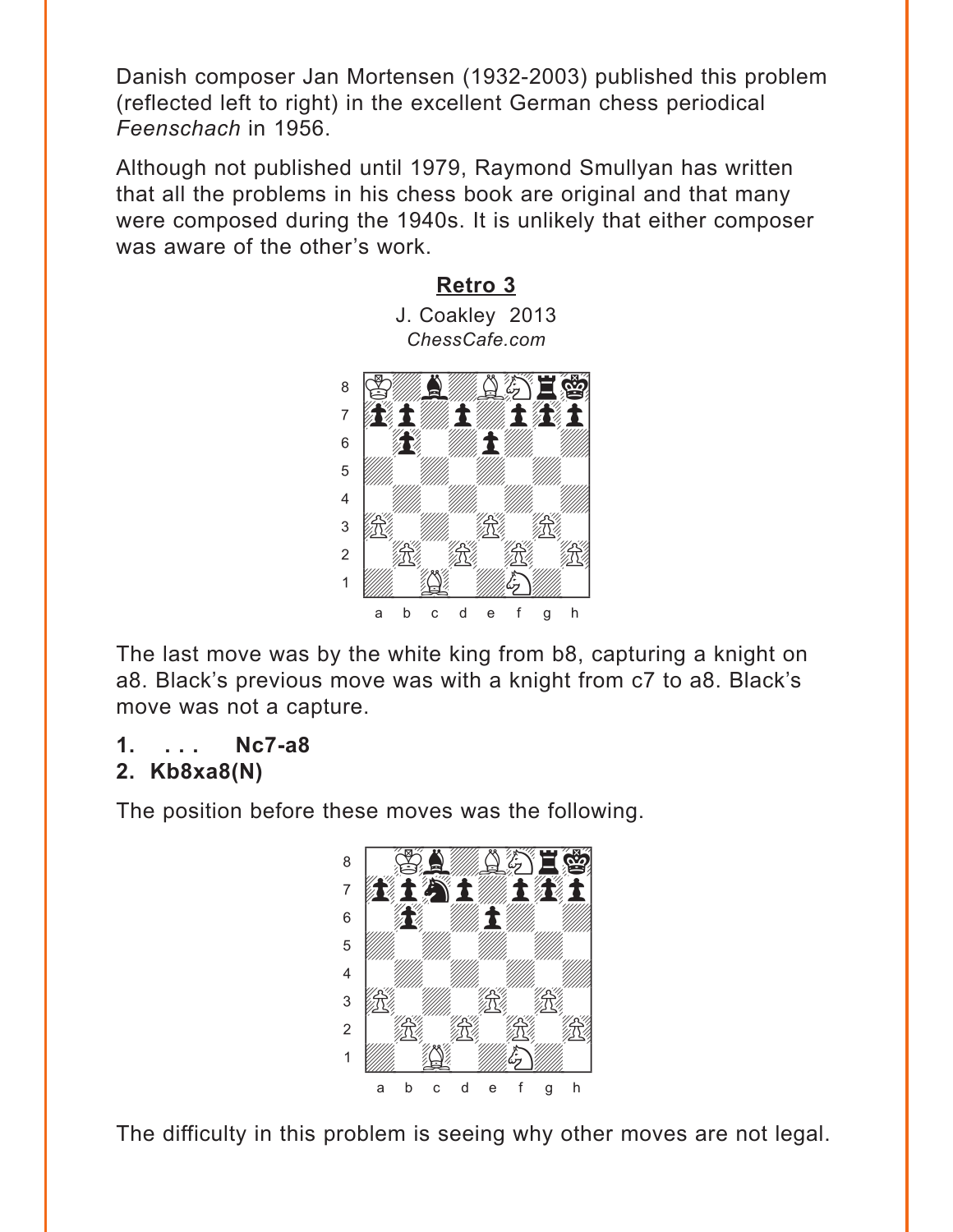<span id="page-9-0"></span>In the puzzle position, we can determine that it is Black's turn to play. The black king, rook, and bishop did not just move because there are no squares they could have moved from. The only possible pawn moves would be ...c7xb6 or ...e7-e6, but both are "illegal". If the pawn from b6 were on c7, then the white king could never have reached a8. If the pawn from e6 were on e7, then there could not be a white bishop on e8 (which must be a promoted pawn).

So we know that White just moved, and there seems to be lots of possibilities. However, consider a2-a3. If that was the last move, then Black had no possible move on the previous turn, for the same reasons given above. The only way to give Black a move on the previous turn is if White captures the piece that moved. None of the white pawns could have captured last turn (including e7-e8=B). The white knight on f8 did not capture from g6 because it would be checking the black king from that square. The promoting capture e7xf8=N is impossible because White is only missing one pawn and it promoted to a bishop on e8. Therefore, the last move was a capture by the king on a8, and the only black piece that could have moved there on the previous turn was a knight from c7.

The black knight did not capture on a8 because there were no white pieces available. Neither rook (a1 or h1) could have escaped from behind the white wall of pawns. The light-square bishop (from f1) could not reach a8 and it was not captured on the dark square b6. The c-pawn is now the promoted bishop on e8. The only other missing white piece is the queen, which must have been captured on b6.

**[Retro 4](#page-2-0)**

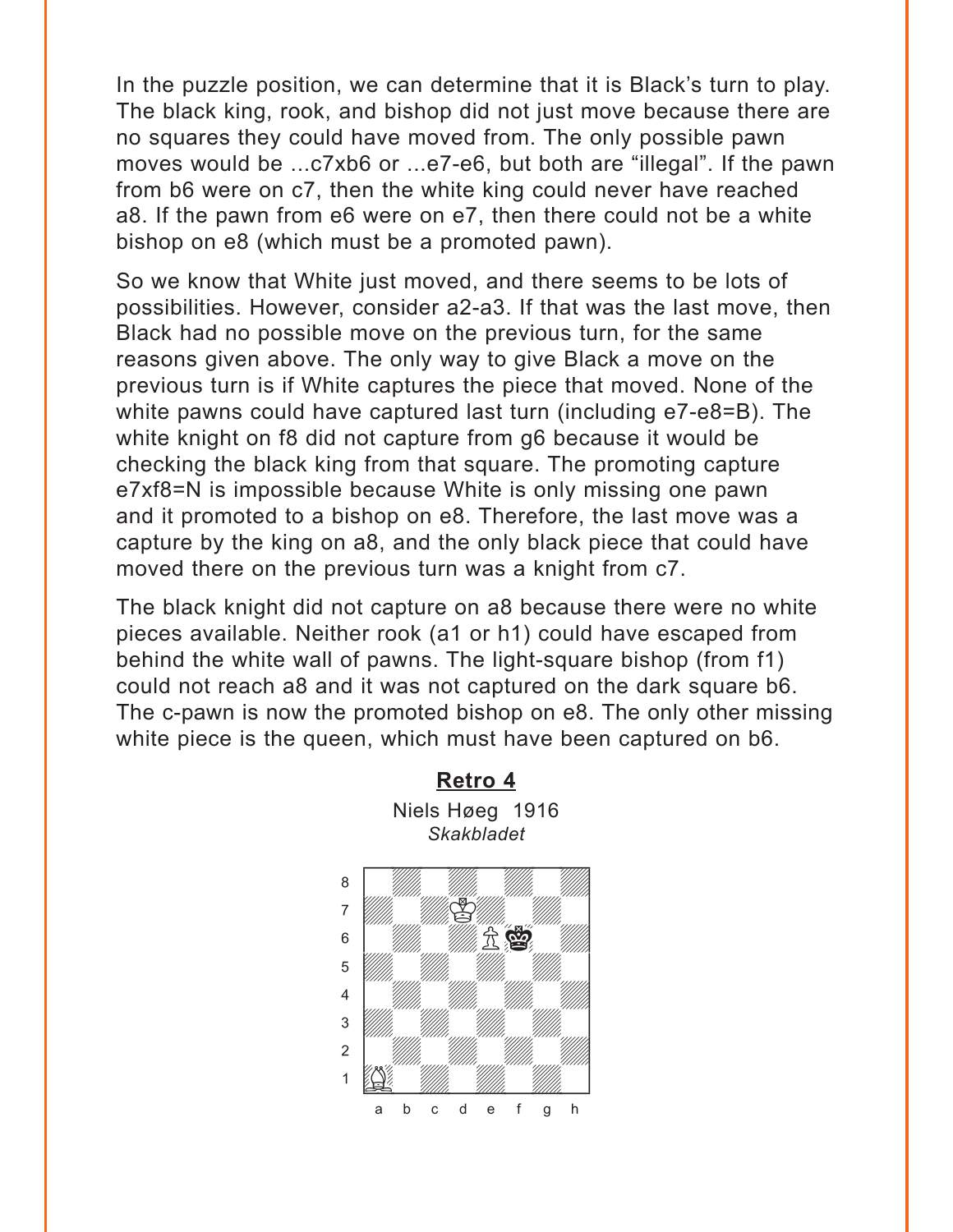The check from the bishop on a1 can only be explained by an *en passant* capture, another standard trick in retrograde problems.

- **1. d4-d5+ e7-e5**
- **2. d5xe6 e.p.+**

Because we are going backwards from a given position, some problemists number the moves differently, or put them in reverse order. These alternate notations are equally descriptive, but they can be confusing to players unfamiliar with retrograde analysis.

- n-1. d4-d5+ e7-e5 n. d5xe6 e.p.+
- $-1.$  d5xe6 e.p. + e7 $-$ e5
- $-2.$  d4 $-$ d5 $+$

I prefer the method used by Raymond Smullyan, showing a diagram for the position as it was previously and giving the moves in a normal forward order. This approach is the most "user-friendly".

Anyhow, here's how things looked before those three moves, regardless of how we write them.



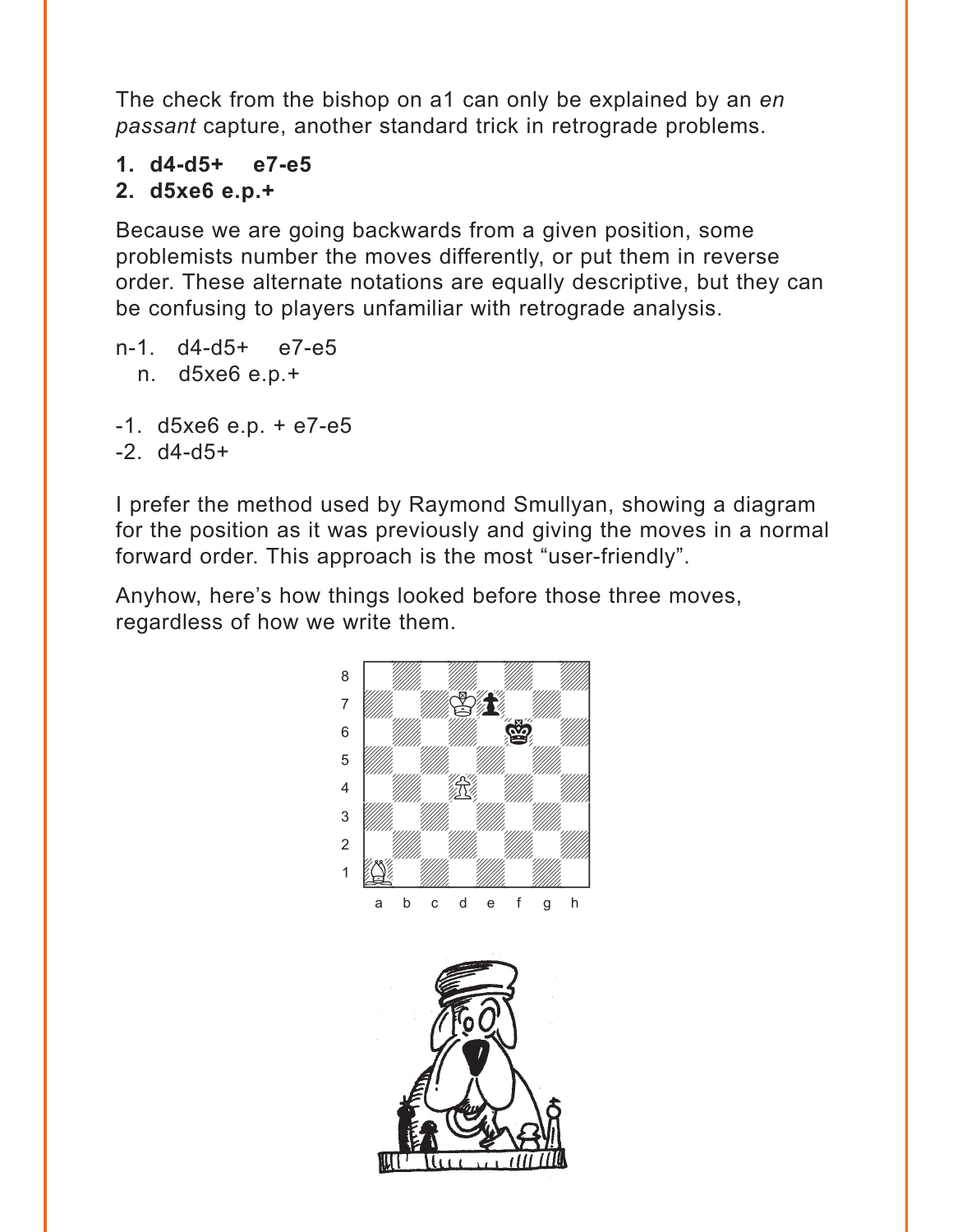<span id="page-11-0"></span>



The last move was a discovered check by the white king moving from c6, capturing a bishop on c7. Black's previous move was a discovered check with a bishop from b6 to c7. Black's move to c7 may or may not have been a capture.

#### **1. . . . Bb6>c7+ 2. Kc6xc7(B)+**

The position before these two moves was the following.



A knight is not the only piece which can vanish after giving a discovered check.

Pavlovic published this and the next problem with the stipulation "What was the last single move?", presumably because the second retro move (...Bb6>c7) is not exactly determined. However, even if that move is not itself precise, it must be deduced in order to state the last white move precisely. In that sense, Black's previous move is an essential part of the puzzle.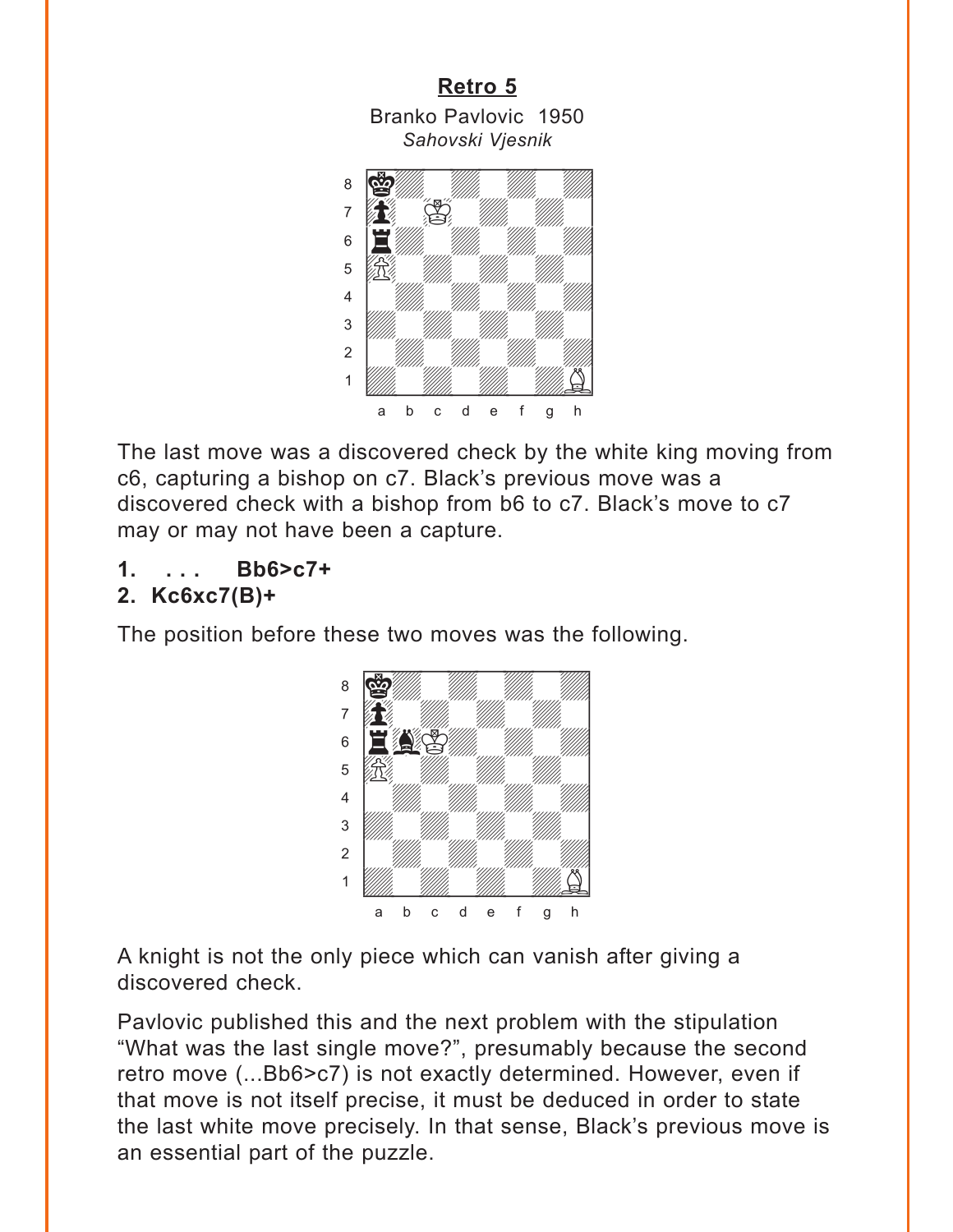<span id="page-12-0"></span>

The last move was a discovered check by the white king moving from c6, capturing a rook on b6. Black's previous move was a discovered check with a rook from b5 to b6. Black's move to b6 may or may not have been a capture.

### **1. . . . Rb5>b6+ 2. Kc6xb6(R)+**

This diagram shows the position before these two moves.



The theme remains the same, with the black rook and bishop exchanging roles.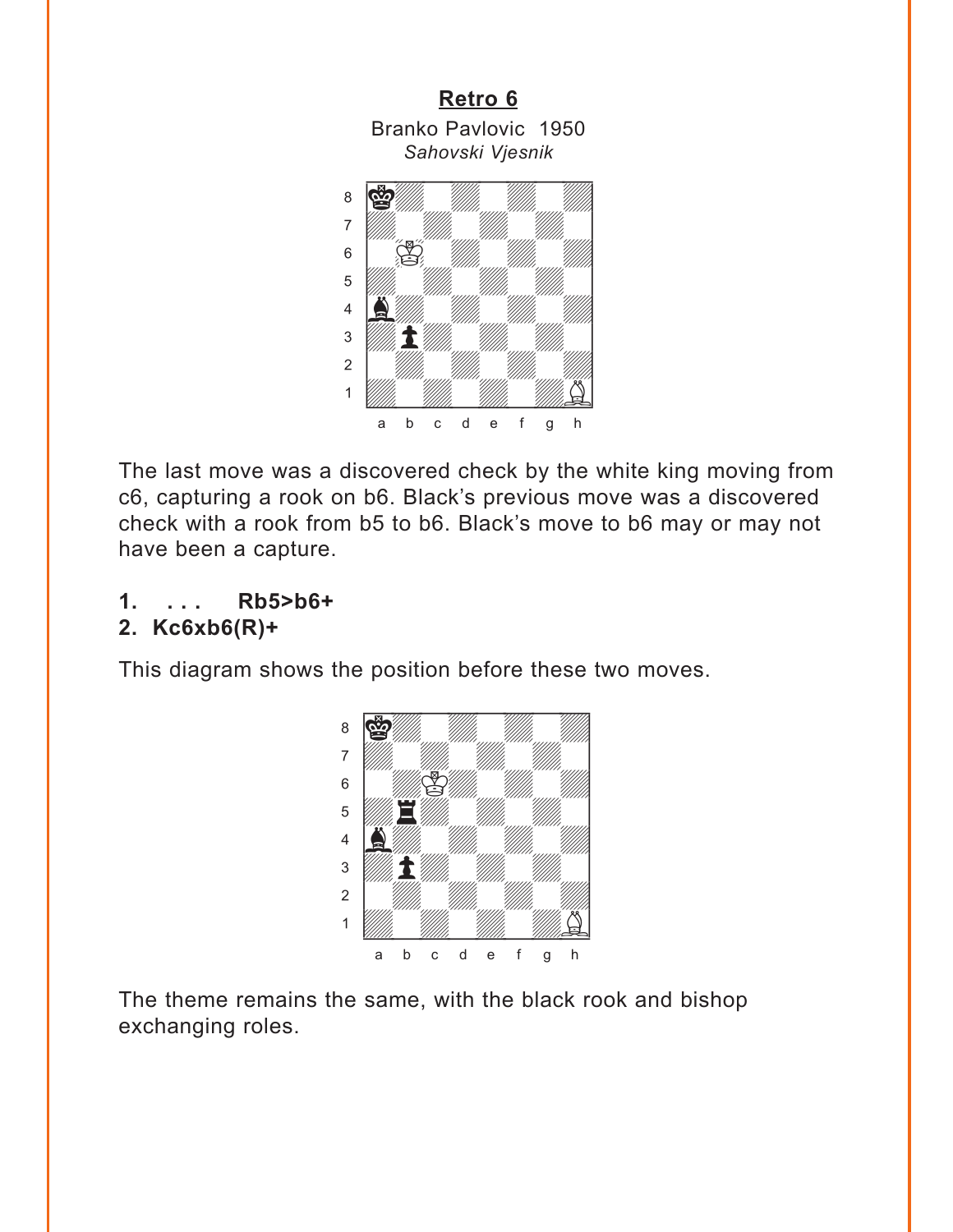<span id="page-13-0"></span>J. Coakley 2010 *Winning Chess Puzzles For Kids Volume 2*



The last move was a discovered check by the white king moving from c6, capturing a knight on b6. Black's previous move was a discovered check with a knight from d7 to b6. Black's move to b6 may or may not have been a capture.

**1. . . . Nd7>b6+** 

## **2. Kc6xb6(N)+**

Here's the way the pieces were before.



The same theme again, with the ever-popular disappearing knight trick.

This position is so similar to retro #6, I would not be surprised if it was anticipated by Branko Pavlovic. But if it was, it is not included in the databases or problem collections that I have seen. An even closer *twin* would be white: Kc7 Bh1, black: Ka8 Ba4 b3 (1...Nb5>c7 2.Kc6xc7+).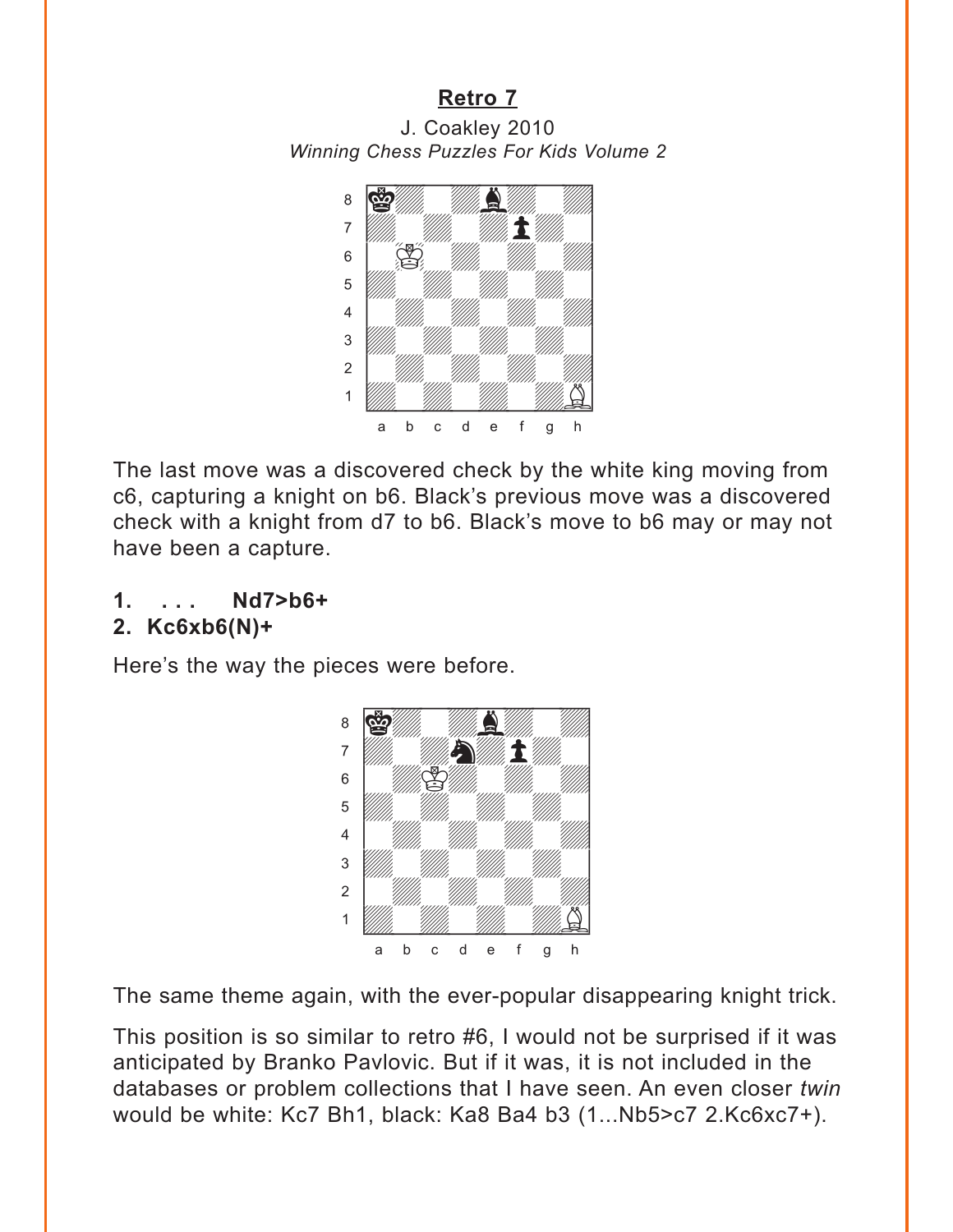Branko Pavlovic 1950 *Sahovski Vjesnik*

<span id="page-14-0"></span>Raymond Smullyan 1957 *Manchester Guardian The Chess Mysteries of the Arabian Knights* (1981) w\_\_\_\_\_\_\_\_w



To make the position legal, place the white king on c3.

The last move was a discovered check by the white king moving from b3, capturing a pawn on c3. Black's previous move was an en passant capture with a pawn from b4 to c3. White's move before that was advancing the c-pawn two squares from c2 to c4, allowing the en passant capture.

## **1. c2-c4 b4xc3 e.p.+**

Seemingly impossible double checks are often the result of an en passant capture.

## **2. Kb3xc3(p)+**

The diagram below shows the position three turns ago. Black's previous move, leading to this position, was **...B>d5+**. It is not possible to say which square the bishop came from or whether it captured on d5. with the set of the set of the set of the set of the set of the set of the set of the set of the set of the set of the set of the set of the set of the set of the set of the set of the set of the set of the set of the set

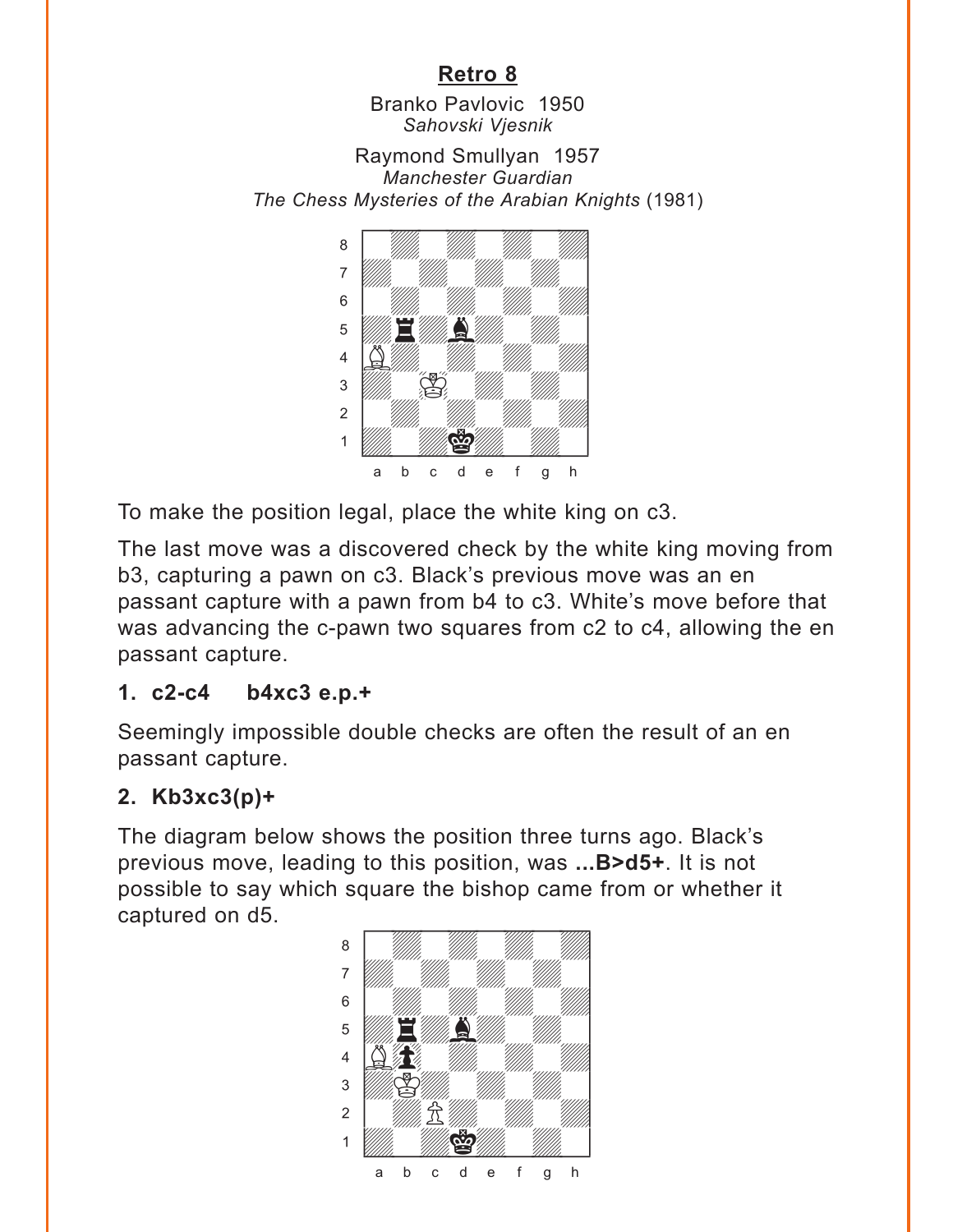<span id="page-15-0"></span>Many a mind has been boggled by this ingenious puzzle. Congratulations if you never saw it before and solved it on the first try. Your chess detective licence is in the mail!?

This composition (retro 8), with the white king on the board and the position reflected left to right, was published by Branko Pavlovic in Yugoslavia in 1950. Raymond Smullyan was not aware of this. As mentioned in the solution to retro 4, he considered all the problems in his books to be original.



Two en passant captures and two disappearing knights are necessary to explain checks by the white bishops and queen.

- **1. . . . Ng8>h6**
- **2. Nf5xh6(N)+ f7-f5**
- **3. g5xf6 e.p.+ Kg6xh6(N)**
- **4. f4-f5+ g7-g5+**
- **5. f5xg6 e.p.#**

The action started from the position in the next diagram. The last seven moves are precisely determined. Black's initial knight move from g8 to h6 may or may not have been a capture.